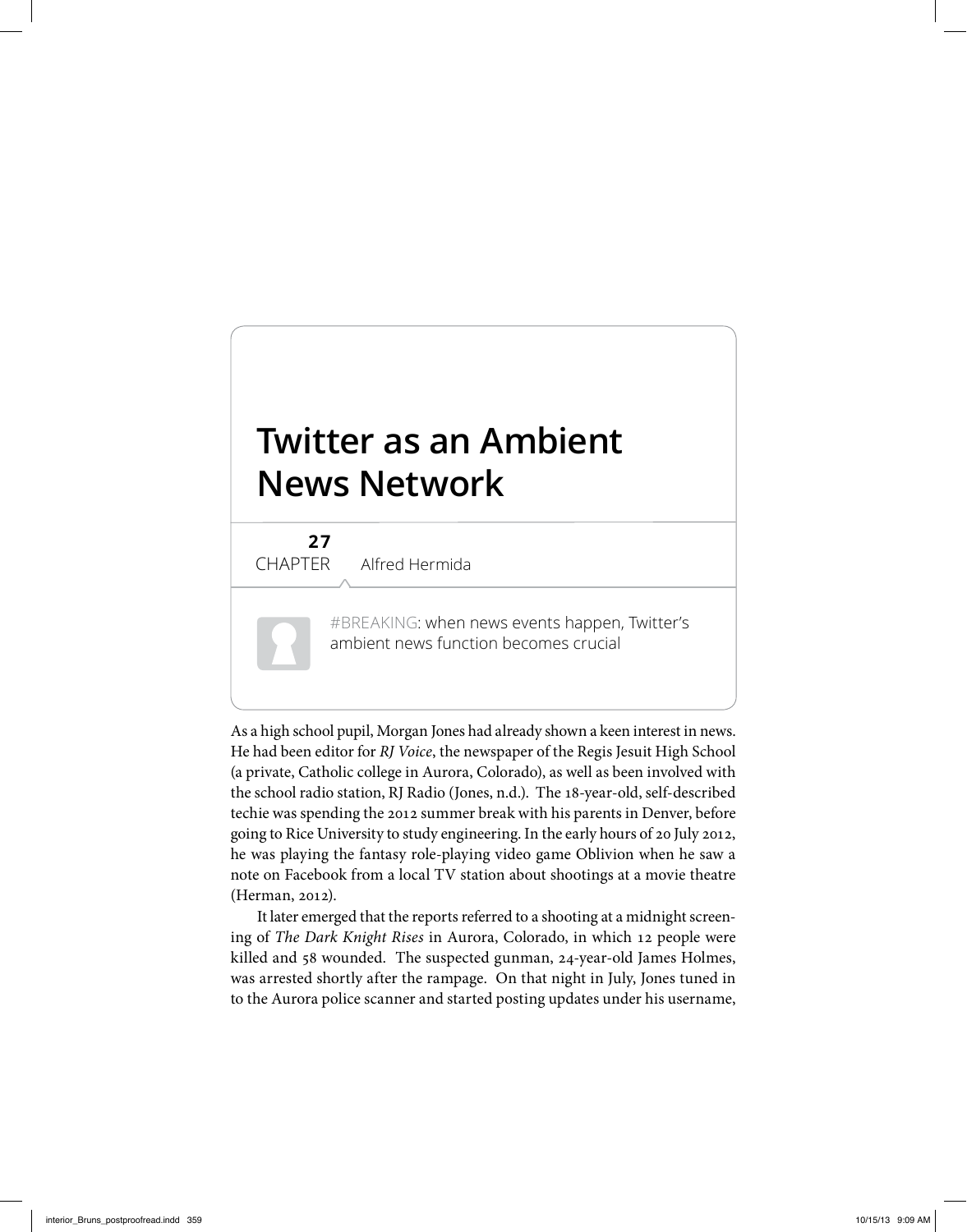Integ3r, on Reddit, the largest Internet message board in the world with 35 million monthly users (Shaer, 2012).

The timeline provided a minute-by-minute account of the tragic events of the night (Integ3r, 2012). Jones pulled in fragments of information gleaned from police, from mainstream media outlets, and from messages and photos shared on Twitter by people at the cinema, adding new details and correcting old information as he went along. "I stayed up all night, and I am exhausted now, but it feels like I'm helping out people who need to know this stuff", he said the following day (quoted in Herman, 2012).

The night of the Aurora tragedy, Jones performed some of the communication functions that had previously been limited mainly to professional journalists working for media institutions with the structures and technologies to gather, process, and distribute the news. The cinema shootings were emblematic of how news flows in a networked media ecosystem, facilitated by social media such as Twitter. Social media services like Twitter have developed into platforms for news storytelling, becoming integral to any major news event, from the Sichuan earthquake in China in May 2008 to the Iranian election protests in June 2009 to the 2011 uprising in Egypt (Hermida, 2011, p. 672).

By 2012, 340 million tweets were being posted daily (Twitter, 2012), on topics ranging from the mundane to the comical to the momentous. Clearly not all of the content could be considered to be news in the public interest, but likewise, neither is everything published in magazines or other media formats. Twitter provides a distribution network for firsthand news accounts by eyewitnesses in near real time. Sometimes, this happens inadvertently—as in the case of Sohaib Athar, a Pakistani software engineer who unknowingly live-tweeted the U.S. raid on Osama Bin Laden's compound (Butcher, 2011).

Concurrently, Twitter serves as a channel for the distribution of material from journalists and the mainstream media. Exchanges around news events circulate as reports, rumours, and speculation are shared on the network and are challenged, contradicted, or corroborated. Surges in tweets are often linked to major news events, like the torrent of conjecture ahead of President Obama's announcement of the death of Bin Laden. There were more than 4,000 tweets per second on the topic by the time the president finally appeared on TV (Hermida, 2011, pp. 671–672).

Twitter facilitates the instant, online dissemination and reception of short fragments of information from sources outside the formal structures of journalism, creating social awareness streams that provide a constantly updated, live representation of the experiences, interests, and opinions of users. Such uses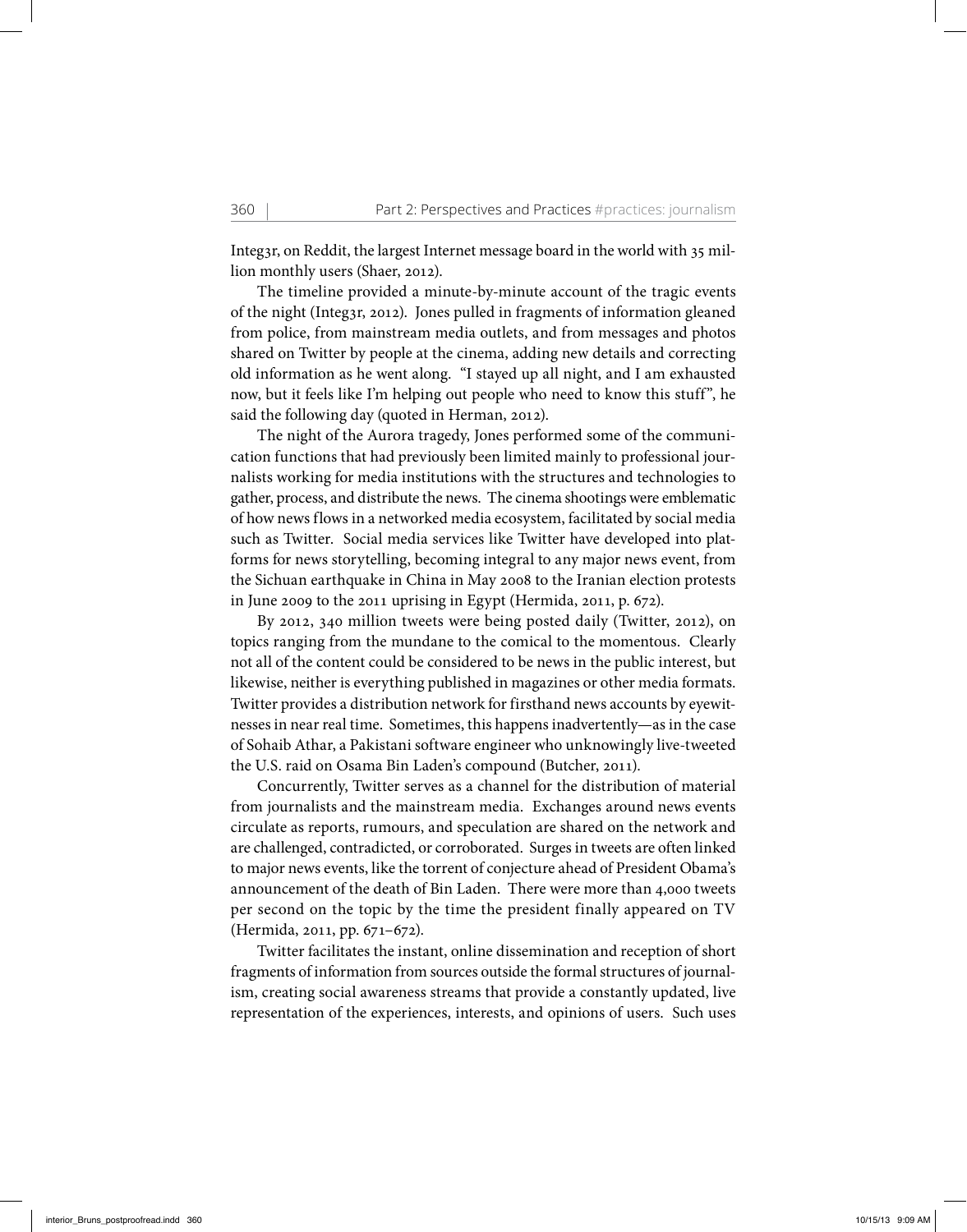of Twitter can be considered "ambient journalism" (Hermida, 2010a, 2010b), a telemediated practice powered by networked, always-on communications technologies and media systems of immediacy and instantaneity.

It builds on the term "ambient news", which refers to the easy availability of news through a host of media platforms, such as electronic billboards in public spaces such as train stations or free commuter newspapers that convey news and information produced by professional media (Hargreaves & Thomas, 2002, p. 44). "Ambient news" works much like ambient music that plays in the background (Crawford, 2009, p. 528); a listener will tune in to the music when there is a change in tone or style that catches their attention. Applied to Twitter, "when important news breaks and spreads across the Twittersphere, shifts in tone and topical focus of incoming tweets may cause that user to pay attention to the story" (Bruns & Burgess, 2012, p. 2).

Ambient journalism concerns the collection, selection, and dissemination of news by both professional and non-professional para-journalists, where users undertake some of the institutional tasks commonly associated with the journalist. These tasks range from an individual sending a message about a breaking news event to alerting their online social network about a story in the mainstream media to curating the flow of information in real time. Users become part of the flow of news, reframing or reinterpreting a message through networked platforms that extend the dissemination of news through social interaction, introducing hybridity in news production and news values (Chadwick, 2011; Papacharissi & de Fatima Oliveira, 2012). As Hardey (2007) stressed, the key differentiator is that digital media technologies such as Twitter are "*inherently* social so that users are central to both the content and form of all material and resources" (p. 870).

Drawing on the research in new literacies (Lankshear & Knobel, 2007, 2011; Prinsloo, 2005), this chapter aims to contextualise and unpack the interplay between social media—specifically Twitter—and emergent paradigms in journalism (Hermida et al., forthcoming; Lotan et al., 2011; Papacharissi & de Fatima Oliveira, 2012). It frames Twitter and journalism in the light of what the renowned U.S. foreign policy analyst and Editor-at-Large of *The American Interest* magazine, Walter Russell Mead (2012), described as the disruptive and painful "transformation from late-stage industrial society to early-stage information society" (para 32). This approach diverges from a bias in journalism studies that sees it mostly drawing on the routines and practices of print media (Deuze, 2008).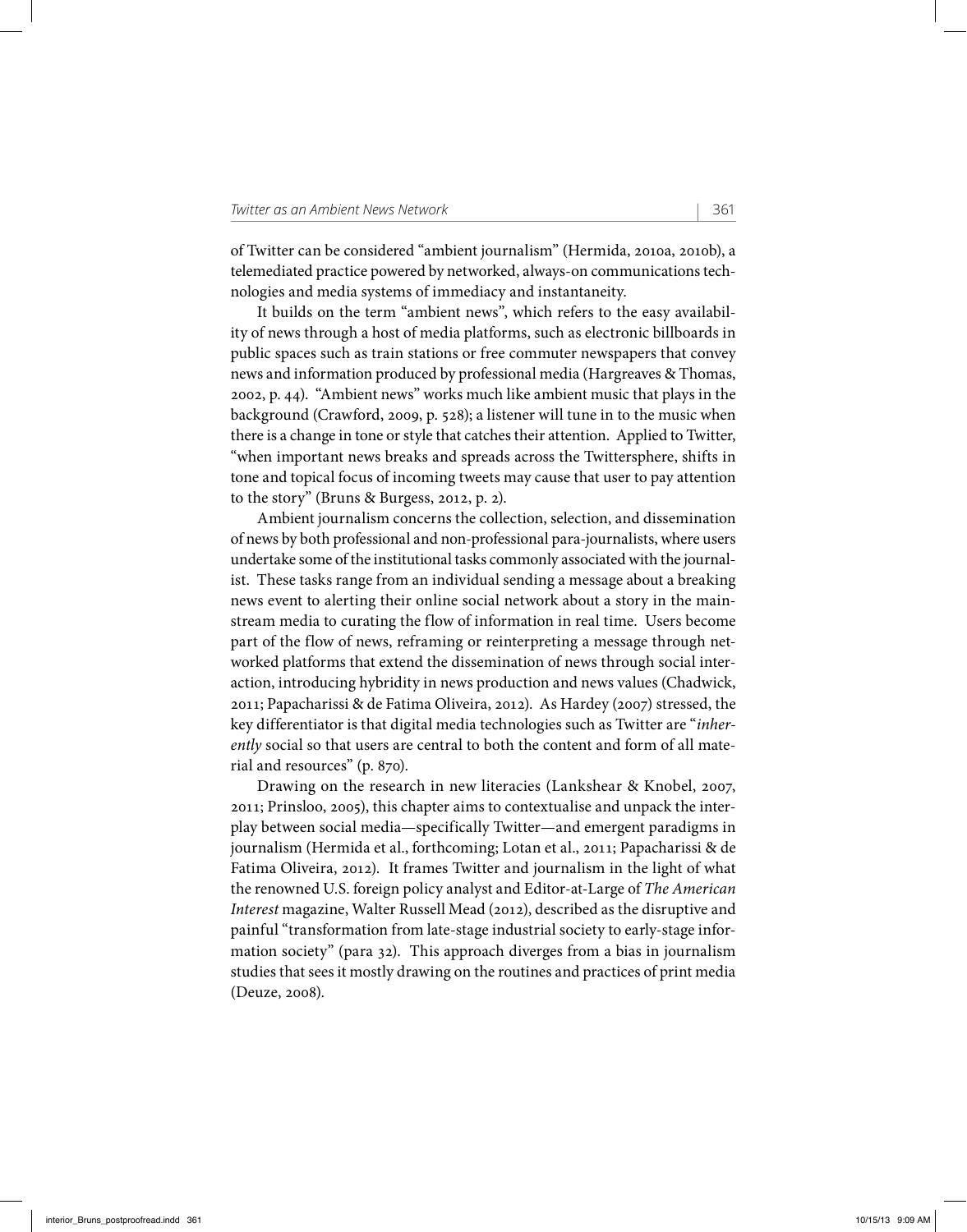### TWITTER AND NEWSROOMS

Since its launch in 2006, Twitter has made significant inroads into newsrooms, with journalists rapidly embracing the service to report breaking news, to gather information, to connect with sources, and to drive traffic to websites (Ahmad, 2010; Farhi, 2009; Hermida, 2011). The adoption of Twitter has largely mirrored the path of earlier new media technologies such as blogging, with journalists extending established norms and routines as they incorporate novel tools and techniques into daily practice. In his study of the use of social media in mainstream media, Newman (2009) concluded that "the use of new tools has not led to any fundamental rewrite of the rule book—just a few tweaks round the edges" (p. 39).

Within newsrooms, a common practice has been to use Twitter as a channel to promote content and attract readers to a news website, as social media provides a ready-made free distribution network. Messner, Linke, and Eford (2012) found that leading U.S. newspapers and TV stations mostly used their official Twitter accounts to send out links to the latest news stories on their websites. In his study of TV stations in San Antonio, Texas, Blasingame (2011) found that many newsrooms automatically generated a tweet with a link when a new story was published online.

On an individual level, journalists are navigating some of the tensions that emerge as the affordances of Twitter interact with established journalistic conventions. Some studies indicate that journalists are extending traditional practices to social media, using new tools to do old things. Research into the use of tweets by Dutch and U.K. newspapers suggests that newsrooms are using tweets from ordinary people to represent the *vox populi*, especially among the British tabloid press (Broersma & Graham, 2012, p. 411). In some cases, journalists are approaching Twitter as another newsgathering tool, just as they would have used the telephone in the past. A 2011 survey of 500 journalists in 15 countries found that almost half used Twitter to source angles for a story (Oriella PR Network, 2011). Only a third said that they used social media to verify information, relying instead on traditional sources such as PR agencies and corporate spokespeople. But there is also some evidence of journalists pushing the boundaries of accepted practice: for example, Lasorsa, Lewis, and Holton (2012) found that the journalists they studied offered personal opinions on Twitter, straying from traditional norms of objectivity.

As with every new communication technology, there is a process of negotiation, as established ways of working rub up against new affordances. Social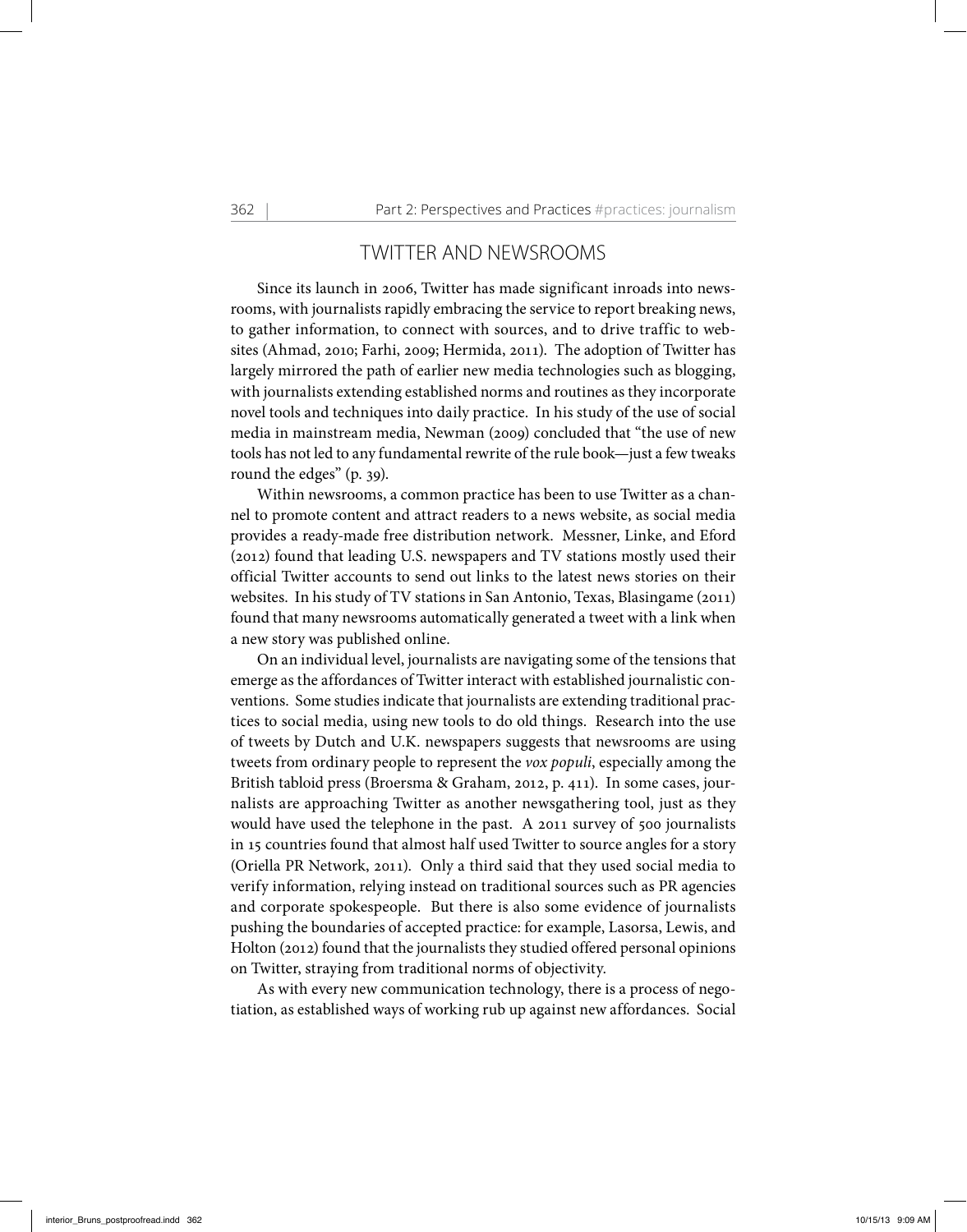media platforms such as Twitter have a communicative structure that can chafe with the notion of the journalist as the professional who works "full-time to access, select and filter, produce and edit news, which is then distributed via the media to network members" (Domingo et al., 2008, p. 329). Social media bring together interpersonal communication, content production, immediacy, and large-scale distribution in a way that blurs the line between the public and private, and does not have the spatial, social, or temporal boundaries of print or broadcast media (boyd, 2010; Bruns & Burgess, 2012).

### JOURNALISM THROUGH THE LENS OF NEW LITERACIES

Technological innovations from the telegraph to the telephone to Twitter have informed the norms and practices of journalism. As new technologies for information and communication appear, so does the demand for new skills, knowledge, and understanding. Media theorist Neil Postman (1992) noted how new technologies "alter the character of our symbols: the things we think with. And they alter the nature of community: the arena in which thoughts develop" (p. 20). In other words, new literacies emerge as communication tools evolve.

Literacies refer to the ability of individuals to interpret and communicate information in a meaningful way in order to participate in society. The nature of these literacies changes as a result of shifting social contexts, and the development and use of new media. New literacies researchers separate the technical and cultural aspects of literacy (Kalantzis & Cope, 2011; Lankshear & Knobel, 2007, 2011). The technical aspect refers to the properties of digital media, combining written, oral, and audiovisual modalities of communication using screen-based, networked services and devices. The cultural aspect refers to the mind-set that informs these literacies. The mind-set is the general way of thinking about the world, based on a set of assumptions, beliefs, and values that shape actions and reactions.

Lankshear and Knobel (2011) suggested that there are two mind-sets. They locate the two mind-sets in the historical development of society, labelling one as the modern/industrial paradigm and the other as the postmodern/postindustrial/knowledge society paradigm (p. 53). In the first mind-set, the world is uniform, monolithic, enclosed, individualised, stable, and linear. In the second mind-set, the world is distributed, open, collaborative, dynamic, and nonlinear. Lankshear and Knobel applied this framework to explore how the shift to a post-industrial, knowledge society mind-set reconfigures everyday social practices around communication.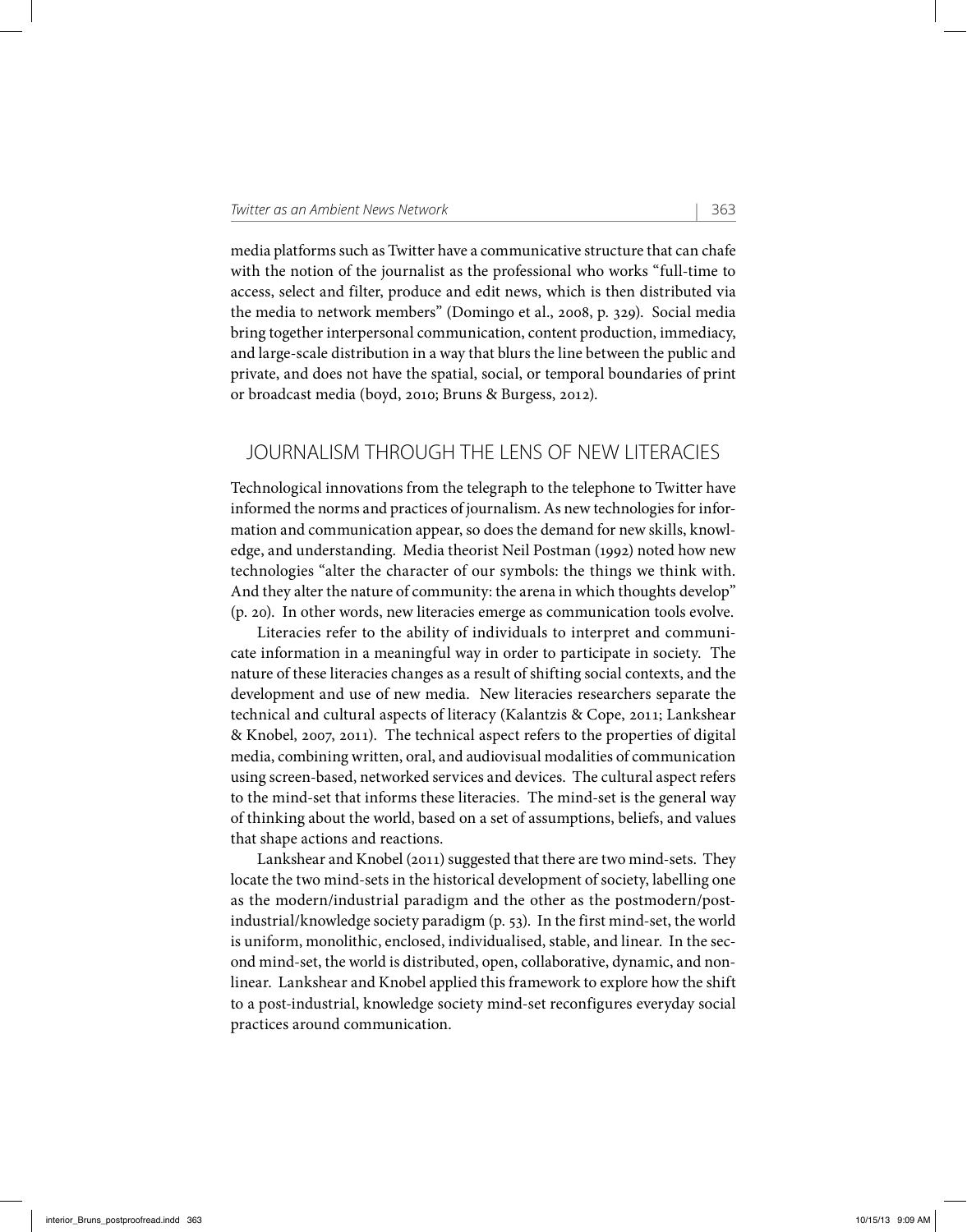The industrial paradigm can be applied to print journalism, which developed at a time when access to the machinery of news production, publication, and provision was expensive. The newspaper is a stable and fixed product with a specific purpose—to provide news, information, and entertainment on a daily basis. Once it is printed, the hierarchy of information on the page cannot be changed. The story on the page is linear in nature, with a beginning, middle, and end. The story is usually written by an individual reporter, identified by the byline, though the material will have gone through various editorial layers. The journalist is identified by their attachment to a professional news organisation, where the processes of identifying, gathering, filtering, processing, and publishing are in the hands of a select few. The newsroom itself is an enclosed physical space that claims authority and expertise in the production of news. Outsiders are not welcomed, except through narrow, controlled channels such as letters to the editor. The news is shaped into a product that is pushed out to audiences, through home delivery or via newsstands.

Seen through the lens of new literacies, journalists have a mind-set rooted in the modern industrial period. As a wide body of research indicates, newsrooms have predominantly adapted digital media to existing norms and practices, rather than taking on the affordances of new forms of communication that challenge established ways of working (Lasorsa, 2012; Lasorsa et al., 2012; Robinson, 2007; Singer, 2005; Singer et al., 2011). By and large, journalism practices have become more technologised, with reporters doing old things in new ways, rather than negotiating the transition to a post-industrial knowledge society.

In order to function effectively, journalists have always required knowledge of both the technical and cultural aspects of literacy. What is new about Twitter are the differences in the technical and cultural aspects of the platform, compared to print or broadcast. The technical dimensions include the 140-character limit; the follower-followee structure system; the use of URL-shortening services; and the platform's markers for mutual exchange and conversation, such as the hashtags and mentions. But it can be a bewildering space without an understanding of the norms and conventions of Twitter. This bewilderment might account for some early derision from journalists, such as when *The New York Times* columnist Maureen Dowd (2009) described Twitter as "a toy for bored celebrities and high-school girls". Viewed through an industrial mindset, Twitter is a shambolic, messy, and noisy torrent of seemingly everyday details of life. These negative attributes are transformed into positive attributes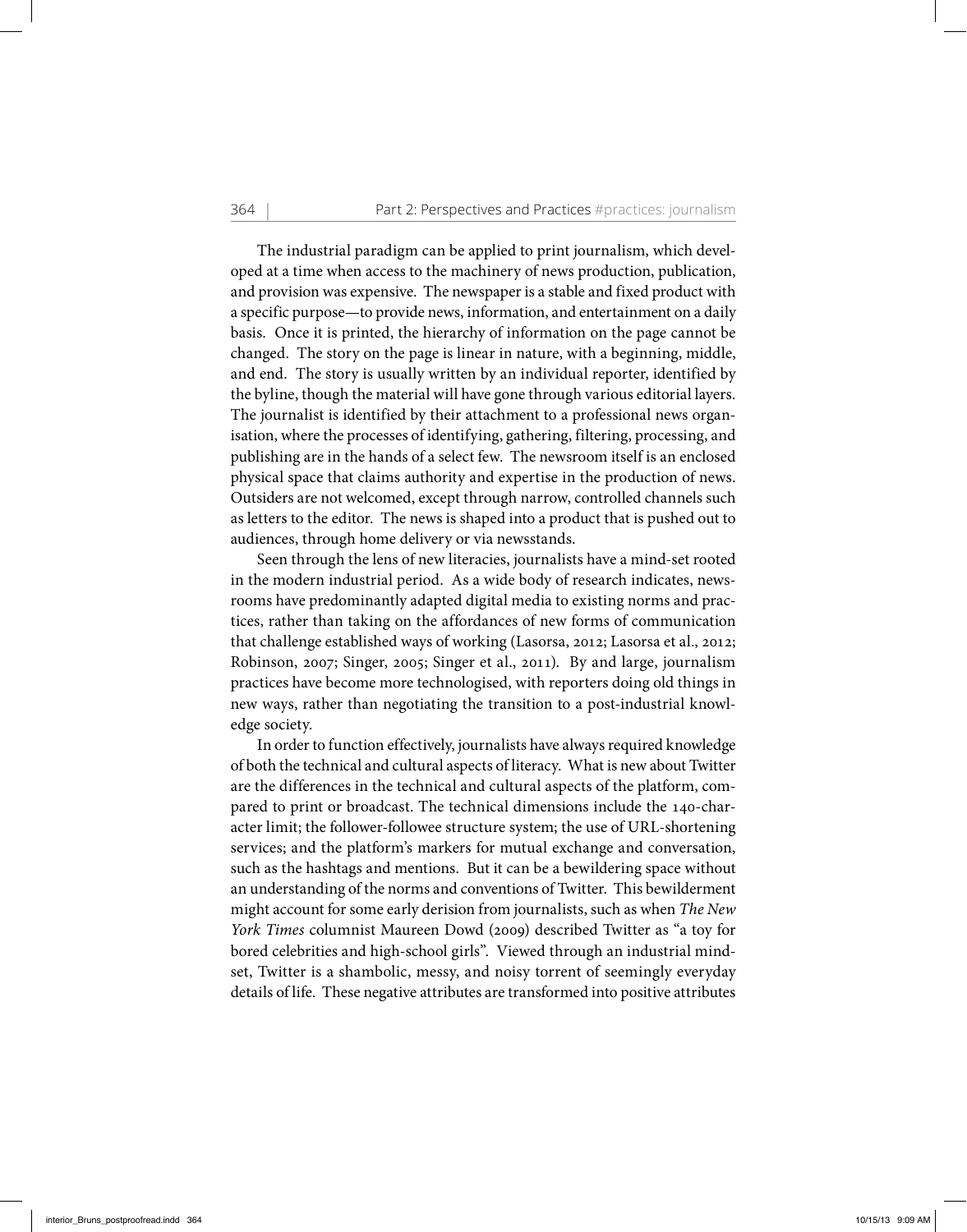when viewed through the new literacies of a post-industrial mind-set, revealing instead a complex, networked communications environment.

Twitter exhibits core values of new literacies—"interactivity, participation, collaboration, and the distribution and dispersal of expertise and intelligence" (Lankshear & Knobel, 2011, p. 76). Participation is prioritised over publication, sharing over owning, change over stability, abundance over scarcity, relationships over information delivery. As an ambient news network, Twitter offers a mix of information and comment usually associated with current reality, but without an established order. In contrast with the print newspaper or the TV broadcast, anyone can publish and distribute at anytime, outside of the formal constraints of traditional journalism, with no established editorial structures or processes. The content flows continuously in near real time. Twitter breaks with the classic, narrative structure of journalism, and instead creates multifaceted, fragmented, and fluid news experiences. Journalism shifts from being a product to a process with no end state.

#### AMBIENT NEWS BEYOND JOURNALISM

As an open platform, Twitter itself offers a space for the co-construction of news. Writing before the widespread adoption of Twitter, Manuel Castells (2007) described the rise of mass self-communication that is "*self-generated in content, self-directed in emission, and self-selected in reception by the many that communicate with many*" (p. 248). Studies into the use of Twitter during the Arab Spring indicate how the production and dissemination of news is becoming ambient, as citizens become part of the flow of news, reframing or reinterpreting a message. (See also Chapter 28 by Bruns & Burgess on the uses of Twitter for crisis communication in natural disasters, in this volume.)

The hybrid nature of news production on Twitter was highlighted in a study by Lotan et al. (2011) into information flows on Twitter during the Tunisian and Egyptian uprisings. The researchers sought to identify who were the influential voices on the network in amplifying and spreading news of the protests across the world. Of particular interest was the symbiotic relationship between mainstream media and actors outside of the formal structures of journalism. They found that journalists and activists served as primary sources of information. Activists were more likely to retweet content, as were bloggers, serving as clearing houses (2011, p. 1390). Lotan et al. concluded that bloggers, activists, and journalists co-constructed the news on Twitter, fashioning "a particular kind of online press" (2011, p. 1400).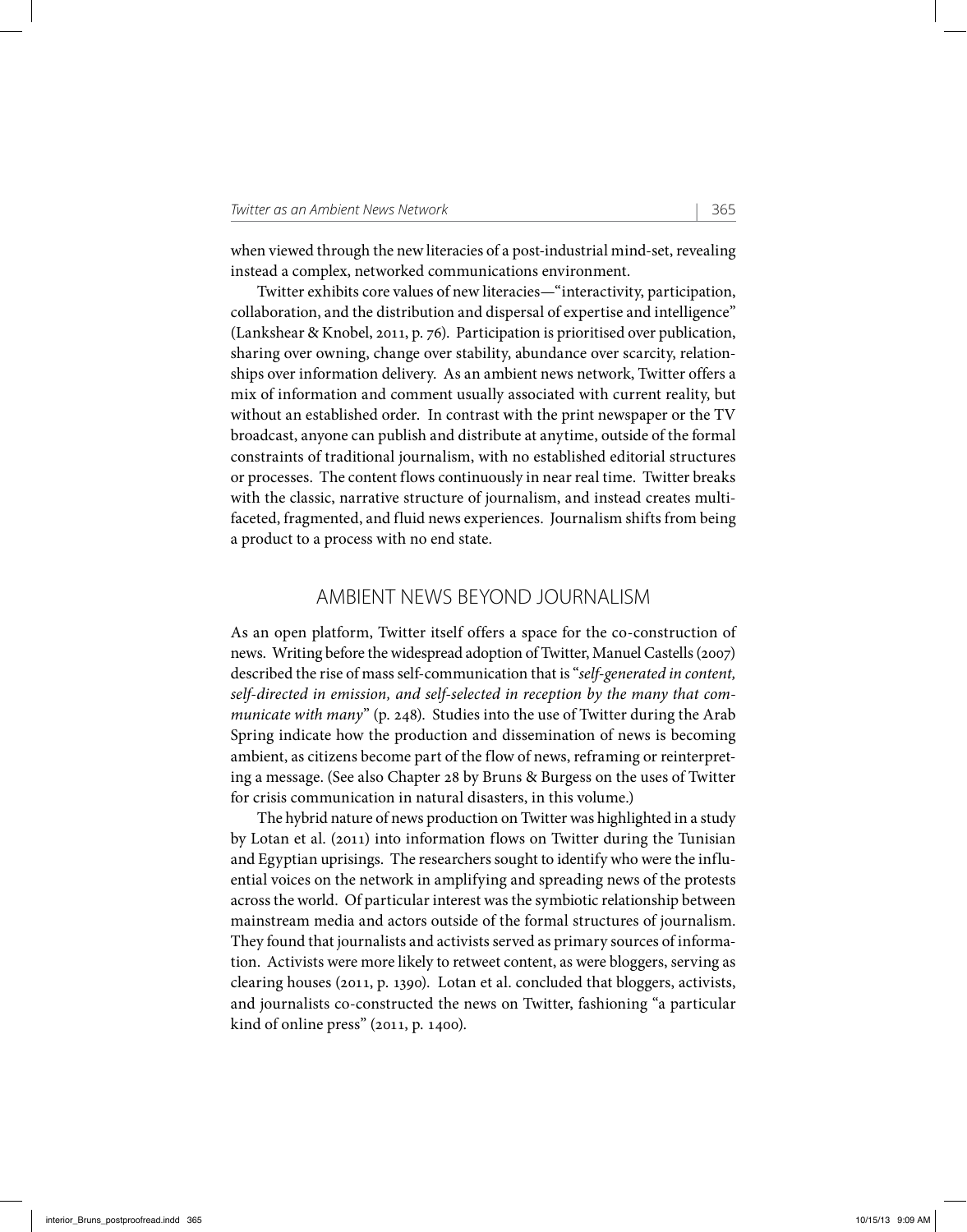Twitter provides a newsroom for this "online press" that is open, distributed, and collective, in contrast to traditional models of the newsrooms as enclosed, concentrated, and exclusive spaces. The networked nature of the newsroom affects what becomes newsworthy. Papacharissi and de Fatima Oliveira (2012) examined the news values and forms of news displayed in tweets sent during the Egyptian uprising and subsequent fall of President Hosni Mubarak over January and February 2011, finding that the types of events reported and the tone of coverage on Twitter mirrored the news values of traditional media. But they also argued that there was evidence of values specific to an ambient news network that collide with journalistic conventions.

On Twitter, the news was characterised by values of instantaneity, solidarity, and ambience (Papacharissi & de Fatima Oliveira, 2012, p. 273). Events *became* news, because details of what was happening were disseminated instantly and were repeatedly shared across the network. Papacharissi and de Fatima Oliveira (2012) suggested that "as individuals constantly tweeted and retweeted observations, events instantly turned into stories" (p. 274). The constant flow of messages broke with journalistic conventions by blending fact, opinion, and emotion to the extent that the researchers found it hard to separate one from the other. The authors concluded that the pace, frequency, and tone of messages created an ambient, always-on system where users gain an emotive, immediate sense of the drama unfolding, but without the fact-checking and arms-length reporting associated with traditional news. They posited the concept of "affective news streams" to explain "how news is collaboratively constructed out of subjective experience, opinion, and emotion within an ambient news environment" (p. 274).

Moreover, collaborative co-construction of the news affects the frames applied to events. By selecting specific facts or sources, journalists frame the news "in such a way as to promote a particular problem definition, causal interpretation, moral evaluation, and/or treatment recommendation for the item described" (Entman, 1993, p. 52). However, Meraz and Papacharissi's (2013) research on the Arab Spring suggested that framing on Twitter is negotiated on the network through interactions between journalists, activists, and citizens in an "organic, ad hoc manner" (p. 159).

## JOURNALISM IN AN AMBIENT NEWS NETWORK

Emerging research points to new forms of journalism that move away from journalism as a framework to provide reports and analyses of events through linear narratives composed after an event. An increasingly popular format is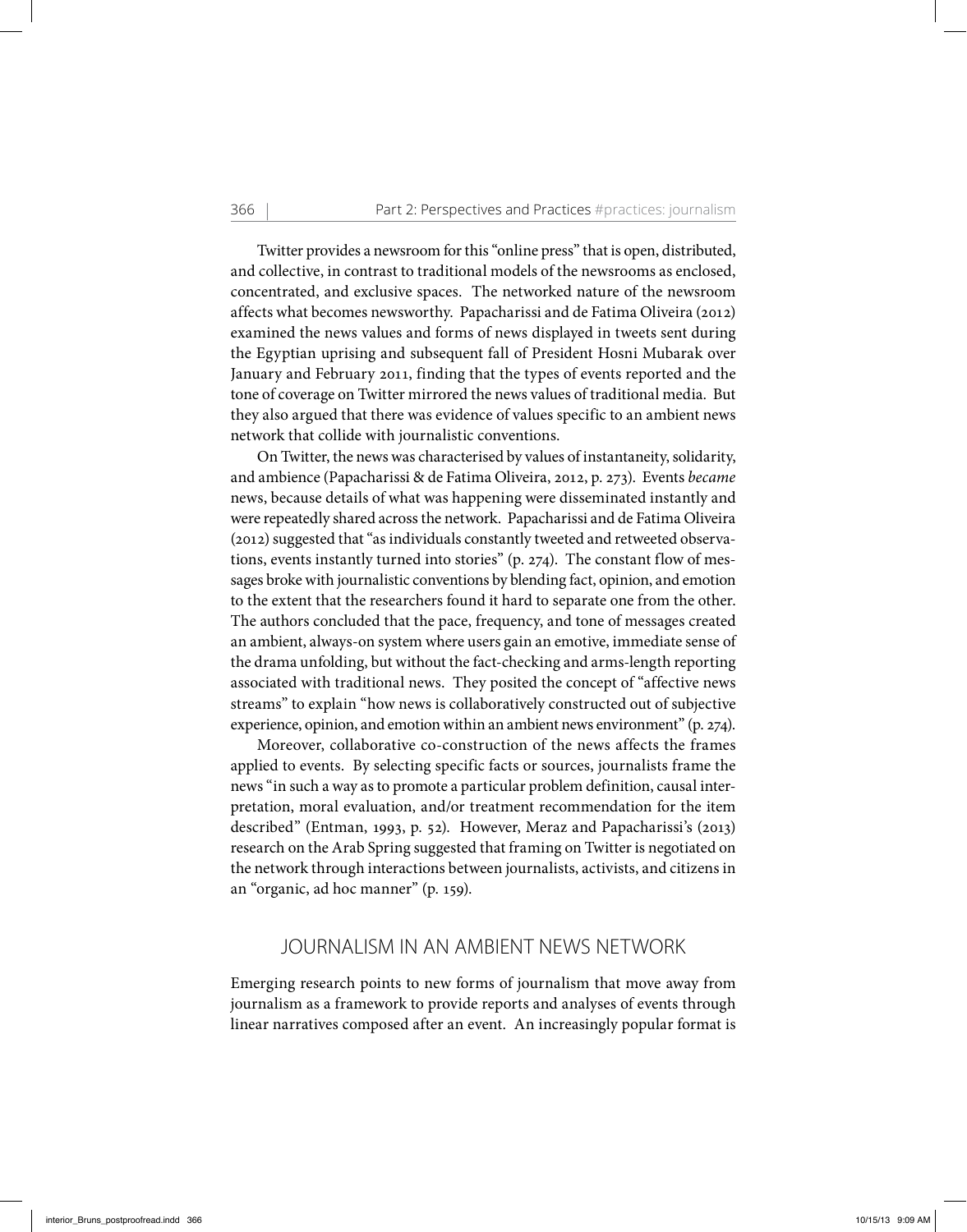the "live blog" or "live update" page. Live blogs weave together reports from professional journalists and information gleaned from social networks such as Twitter, together with commentary and analysis in near real time, generating a multidimensional, temporal, and fast-moving news experience. They have been rapidly adopted by leading news organisations, including the BBC, *The Guardian*, *The New York Times*, and CNN. Thurman and Walters (2012) suggested that the format is "increasingly the default form for covering major breaking news stories, sports events, and scheduled entertainment news" (p. 1).

The live blog differs from conventional reporting in both its technical and cultural aspects. A live blog is made up of timestamped entries in reverse chronological order, with multiple forms of media, numerous links to material elsewhere on the Internet, and signposted content from third parties (Thurman & Walters, 2012). Through the lens of new literacies, live blogs are more collaborative, open, fluid, and less author-centric than other forms of journalism. The conventional newspaper story strives to convey a definitive and authoritative account of an event. Live blogs present an iterative and incremental account. The editor of the BBC News website, Steve Herrmann, has talked about live blogs as a way to reflect "the unfolding truth in all its guises" (as quoted in Newman, 2009, p. 9), while for *Guardian* reporter Matthew Weaver the format offers "a more fluid sense of what's happening" (as quoted in Bruno, 2011, p. 44). The imperative to provide constantly updated information is not without its consequences. Thurman and Walters (2012) suggested that it may be hard for journalists to adapt existing fact-checking practices to live blogging.

The live-blog format creates a locus for journalists to bring in material curated from the real-time flow of information on Twitter and other social media services, and integrate it within the confines of a news organisation's website. The imperative to harvest Twitter is at its peak in the hours after breaking news events where there is a news vacuum due to the lack of professional journalists on the scene. In the immediate aftermath of the earthquake in Haiti in January 2010, major news organisations relied heavily on messages, photos, and video streaming on social media until their own reporters arrived on the scene, hours or even days later (Bruno, 2011). The "Twitter effect", as Bruno called it, allows newsrooms "to provide live coverage without any reporters on the ground, by simply newsgathering user-generated content available online" (Bruno, 2011, p. 8).

One of the more noteworthy aspects of Twitter, though, is how journalists can operate on the platform itself, bypassing the need for a home on a news website. At the Online News Association Conference in San Francisco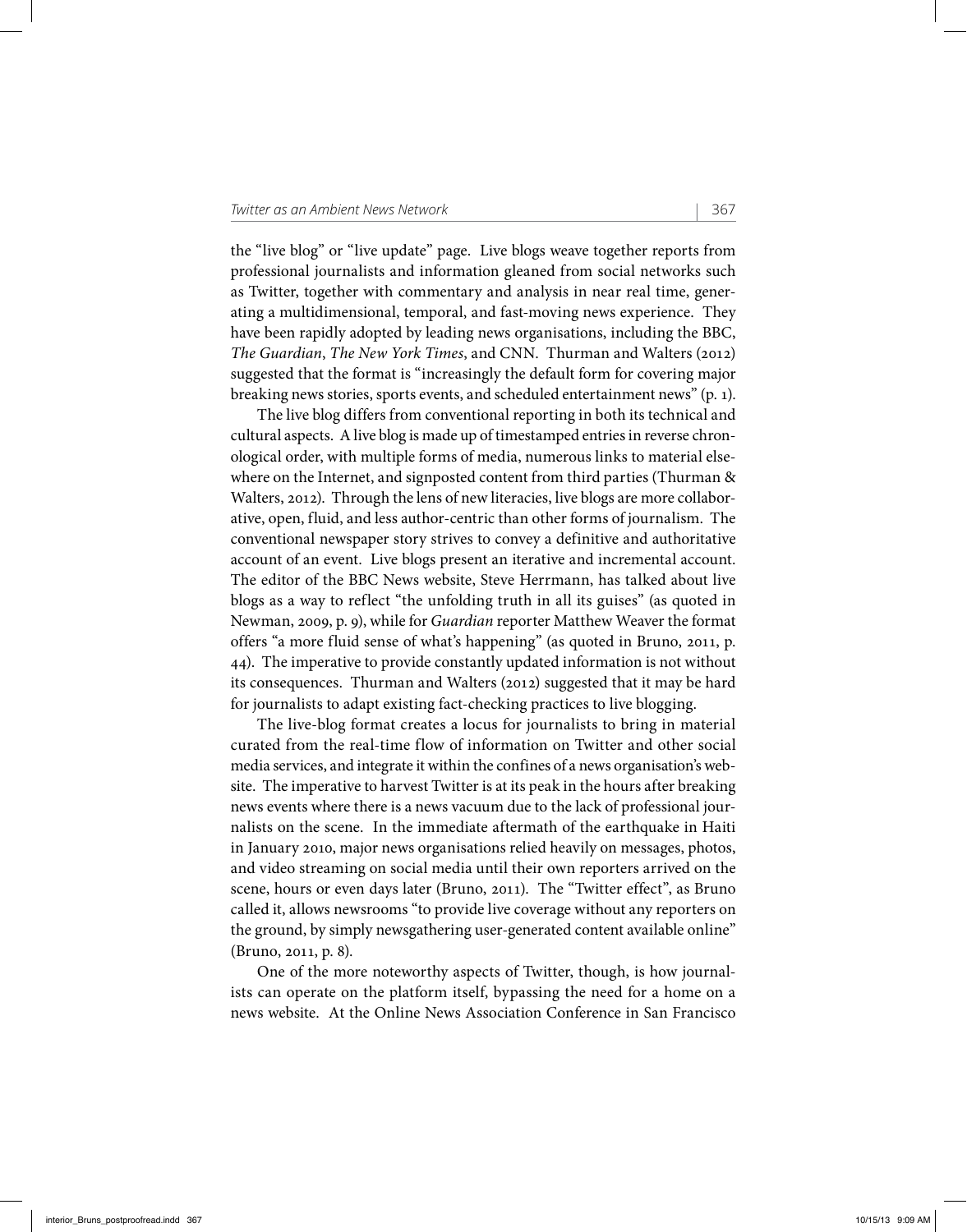in September 2012, company CEO Dick Costolo was asked, "so, how does it feel to be the voice of the press in the 21st century?" (Silverman, 2012). The question was somewhat in jest, but it underscored how Twitter has matured as a networked newsroom where news is filtered, discussed, contested, and verified. At the time of writing, the best-known example of a media professional operating in this ambient news network was Andy Carvin.

#### CONCLUSION: TWITTER AS THE NEWSROOM

A social media strategist with National Public Radio (NPR) in Washington, DC, Carvin rose to prominence during the uprisings in the Middle East at the end of 2010 and start of 2011—the "Arab Spring". Over the course of the Arab Spring, he emerged as a key hub on Twitter for news from the region, amassing tens of thousands of followers, including other journalists and news outlets. Carvin shared images and video, exchanged messages, mediated discussions, and turned to his followers to help him translate, verify, and put into context the endless amount of data flowing across the network. He tweeted up to 16 hours a day, seven days a week (Farhi, 2011, para 3). Over one weekend in August 2011, when the rebels in Libya pushed into the capital Tripoli, he sent out 1,200 messages (Sonderman, 2011). Through Twitter, Carvin fashioned a rich and dynamic tapestry of the dramatic upheavals in the region.

In their analysis of Carvin's sourcing practices on Twitter, Hermida, Lewis, and Zamith (forthcoming) advance that his coverage of the Arab Spring hints at a new journalistic paradigm at play. They suggest that the Carvin case study points to a shift away from the traditional, journalistic gatekeeping function (Shoemaker, 1991) towards gatewatching (Bruns, 2005), where the journalist evaluates, highlights, and publicises relevant information plucked from social awareness streams on Twitter.

For Carvin, Twitter was effectively his workplace. He has described his network of followers as "my editors, researchers & fact-checkers. You're my news room" (Carvin, 2012). Carvin described his work as "another flavour of journalism" (as quoted in Farhi, 2011, para 15). His approach was in line with a new literacies framework, demonstrating not just technical competency, but an understanding of the emerging norms and practices of Twitter. Carvin was not simply broadcasting, but was immersed in the culture of a media environment that privileges relationship over information delivery, interacting and conversing with others to co-construct the news. This approach can have positive professional results: emerging research suggests that journalists who adopt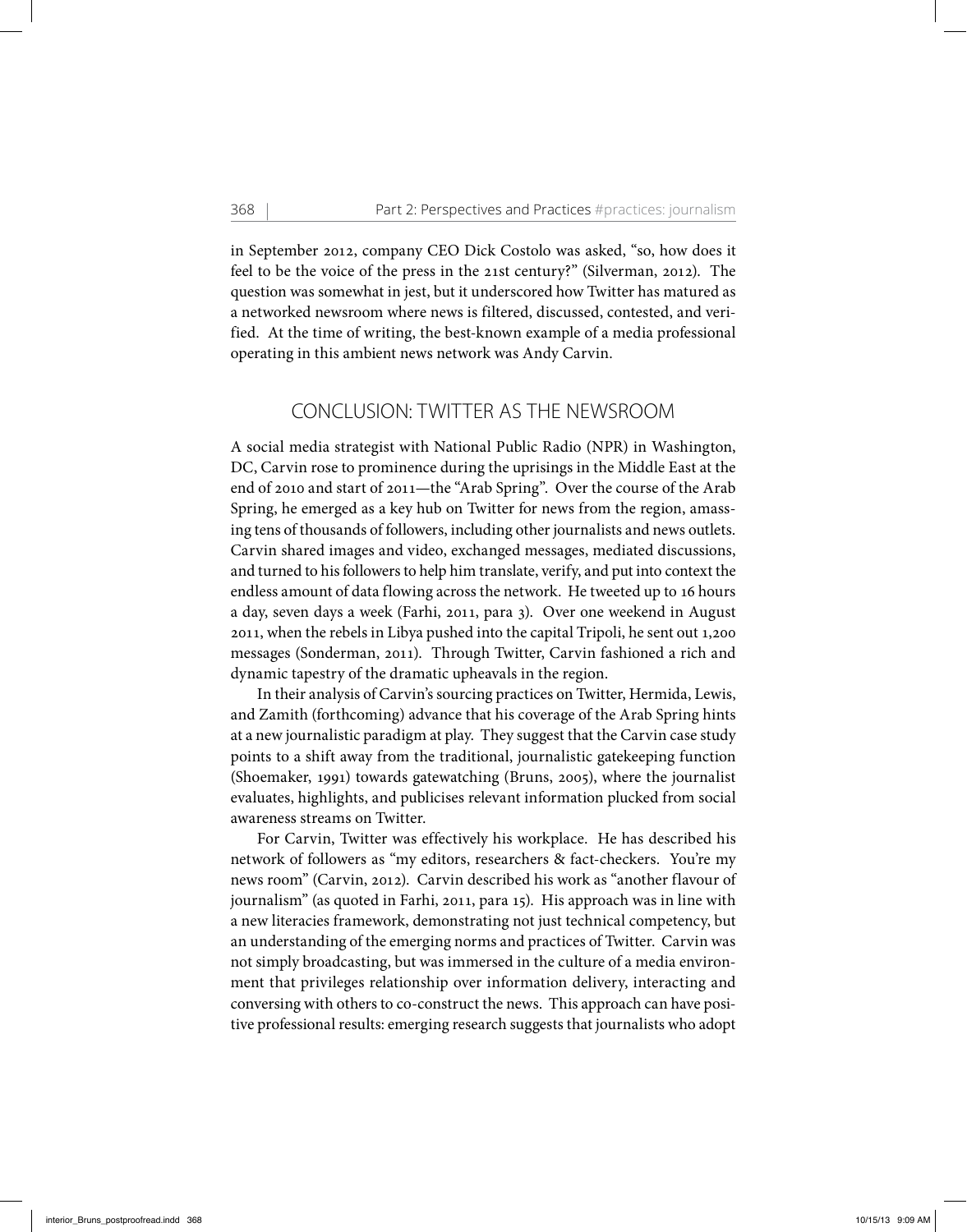more discursive strategies, conversing with the public, tend to receive the most retweets and mentions (Meraz & Papacharissi, 2013).

Twitter as a newsroom exposes the tentative process through which the news is constructed, as information, rumour, and speculation are authenticated or denied in a recurrent cycle. Journalism shifts from being a finite story with the fixed endpoint of publication to being an iterative process through which information is dissected, discarded, or disseminated in near real time. In an ambient news network, then, the journalist serves as a pivotal node which is "trusted to authenticate, interpret, and contextualize information flows on social awareness streams, drawing on a distributed and networked newsroom where knowledge and expertise are fluid, dynamic, and hybrid" (Hermida, Lewis, & Zamith, forthcoming, n.p.). This and the other examples discussed in this chapter show how the new literacies of networked media are shaping, and are being shaped by, journalism in this current phase of its co-evolution with technological and societal change.

#### **REFERENCES**

- Ahmad, A. N. (2010). Is Twitter a useful tool for journalists? *Journal of Media Practice*, 11(2), 145–155.
- Blasingame, D. (2011). Gatejumping: Twitter, TV news and the delivery of breaking news. #*ISOJ Journal: The Official Journal of the International Symposium on Online Journalism*, 1(1), n.p. Retrieved from http://online.journalism.utexas.edu/ebook.php
- boyd, d. (2010). Social network sites as networked publics: Affordances, dynamics, and implications. In Z. Papacharissi (Ed.), *Networked self: Identity, community, and culture on social network sites* (pp. 39–58). New York, NY: Routledge.
- Broersma, M., & Graham, T. (2012). Social media as beat: Tweets as a news source during the 2010 British and Dutch elections. *Journalism Practice*, 6(3), 403–419. doi: 10.1080/17512786.2012.663626
- Bruno, N. (2011). Tweet first, verify later? How real-time information is changing the coverage of worldwide crisis events. Oxford, UK: Reuters Institute for the Study of Journalism, University of Oxford. Retrieved from http://reutersinstitute.politics.ox.ac.uk/fileadmin/ documents/Publications/fellows\_\_papers/2010-2011/TWEET\_FIRST\_VERIFY\_LATER.pdf
- Bruns, A. (2005). *Gatewatching: Collaborative online news production*. New York, NY: Peter Lang.
- Bruns, A., & Burgess, J. (2012). Researching news discussion on Twitter. *Journalism Studies*, 13(5–6), 801–814. doi:10.1080/1461670X.2012.664428
- Butcher, M. (2011, 1 May). Here's the guy who unwittingly live-tweeted the raid on Bin Laden. *TechCrunch*. Retrieved from http://techcrunch.com/2011/05/01/ heres-the-guy-who-unwittingly-live-tweeted-the-raid-on-bin-laden/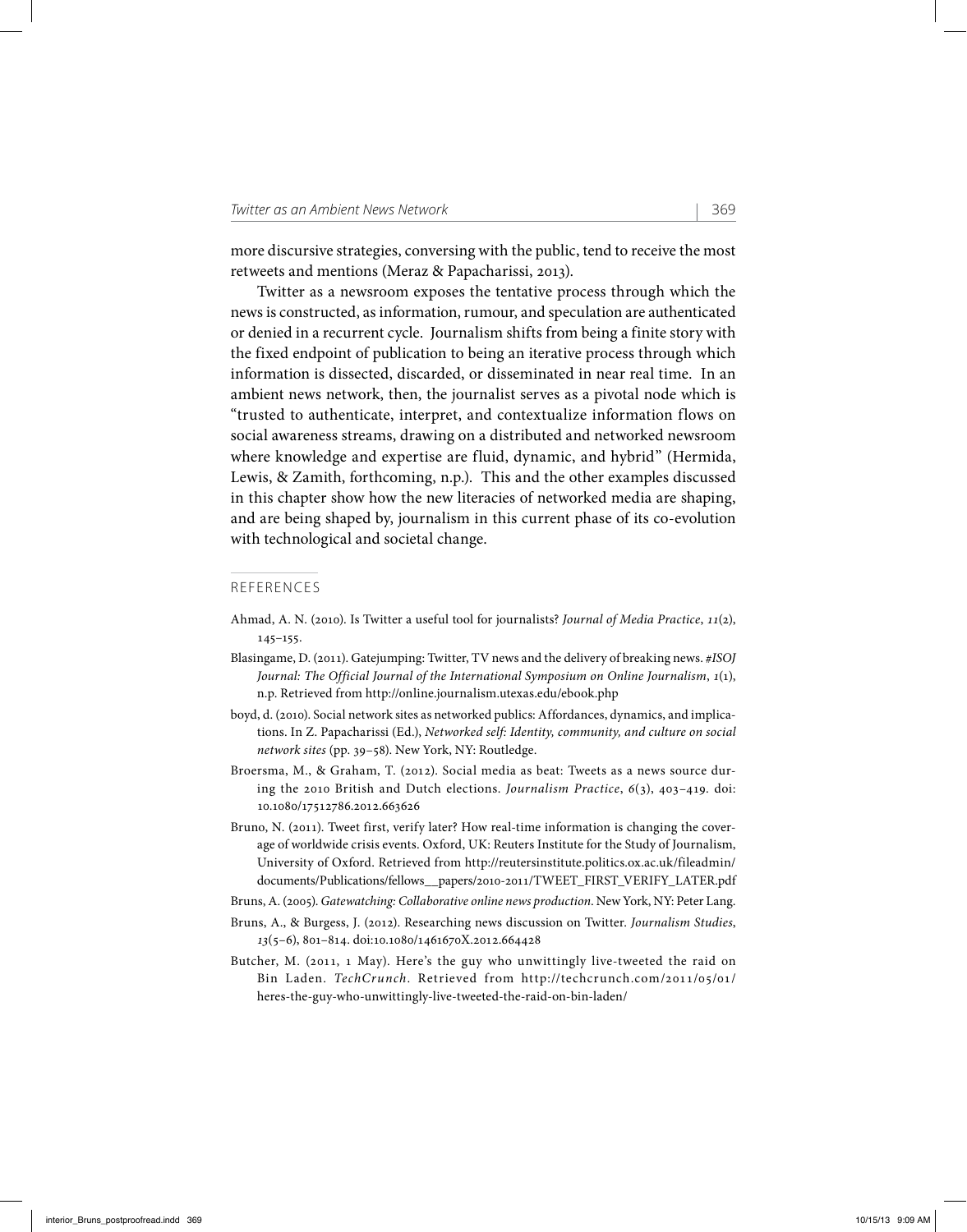- Carvin, A. (2012, 26 Mar.). 'I don't just have Twitter followers. You're my editors, researchers & fact-checkers. You're my news room. And I dedicate this award to you' [Twitter post]. Retrieved from http://twitter.com/acarvin/status/184424440757624832
- Castells, M. (2007). Communication, power and counter-power in the network society. *International Journal of Communication*, 1(1), 238–266.
- Chadwick, A. (2011). The political information cycle in a hybrid news system: The British Prime Minister and the 'Bullygate' affair. *International Journal of Press/Politics*, 16(1), 3–29.
- Crawford, K. (2009). Following you: Disciplines of listening in social media. *Continuum: Journal of Media & Cultural Studies*, 23(40), 525–535.
- Deuze, M. (2008). Toward a sociology of online news? In C. Paterson & D. Domingo (Eds), *Making online news: The ethnography of new media production* (pp. 45–60). New York, NY: Peter Lang.
- Domingo, D., Quandt, T, Ari Heinonen, A., Paulussen, S., Singer, J. B., & Vujnovic, M. (2008). Participatory journalism practices in the media and beyond. *Journalism Practice*, 2(3), 326–342. doi: 10.1080/17512780802281065
- Dowd, M. (2009). To tweet or not to tweet. *The New York Times*. Retrieved from http://www. nytimes.com/2009/04/22/opinion/22dowd.html
- Entman, R. M. (1993). Framing: Toward clarification of a fractured paradigm. *Journal of Communication*, 43(4), 51–58. doi: 10.1111/j.1460-2466.1993.tb01304.x
- Farhi, P. (2009, Apr./May). The Twitter explosion. *American Journalism Review*. Retrieved from http://ajr.org/article\_printable.asp?id=4756
- Farhi, P. (2011, 12 Apr.). NPR's Andy Carvin, tweeting the Middle East. *The Washington Post*. Retrieved from http://www.washingtonpost.com/lifestyle/style/npr-andy-carvin-tweetingthe-middle-east/2011/04/06/AFcSdhSD\_story.html
- Hardey, M. (2007). The city in the age of Web 2.0: A new synergistic relationship between place and people. *Information, Communication and Society*, 10(6), 867–884.
- Hargreaves, I., & Thomas, J. (2002, Oct.). New news, old news. ITC/BSC. Retrieved from http:// legacy.caerdydd.ac.uk/jomec/resources/news.pdf
- Herman, J. (2012). How 18-year-old Morgan Jones told the world about the Aurora shooting. *Buzzfeed.com*. Retrieved from http://www.buzzfeed.com/jwherrman/ how-18-year-old-morgan-jones-told-the-world-about
- Hermida, A. (2010a). From TV to Twitter: How ambient news became ambient journalism. *M/C Journal*, 13(2). Retrieved from http://journal.media-culture.org.au/index.php/mcjournal/ article/viewArticle/220
- Hermida, A. (2010b). Twittering the news. *Journalism Practice*, 4(3), 297–308.
- Hermida, A. (2011). Tweet the news: Social media streams and the practice of journalism. In S. Allan (Ed.), *The Routledge companion to news and journalism* (2nd ed., pp. 671–682). Abingdon, UK: Routledge.
- Hermida, A., Lewis, S., & Zamith, R. (forthcoming). Sourcing the Arab Spring: A case study of Andy Carvin's sources on Twitter during the Tunisian and Egyptian revolutions. *Journal of Computer-Mediated Communications*.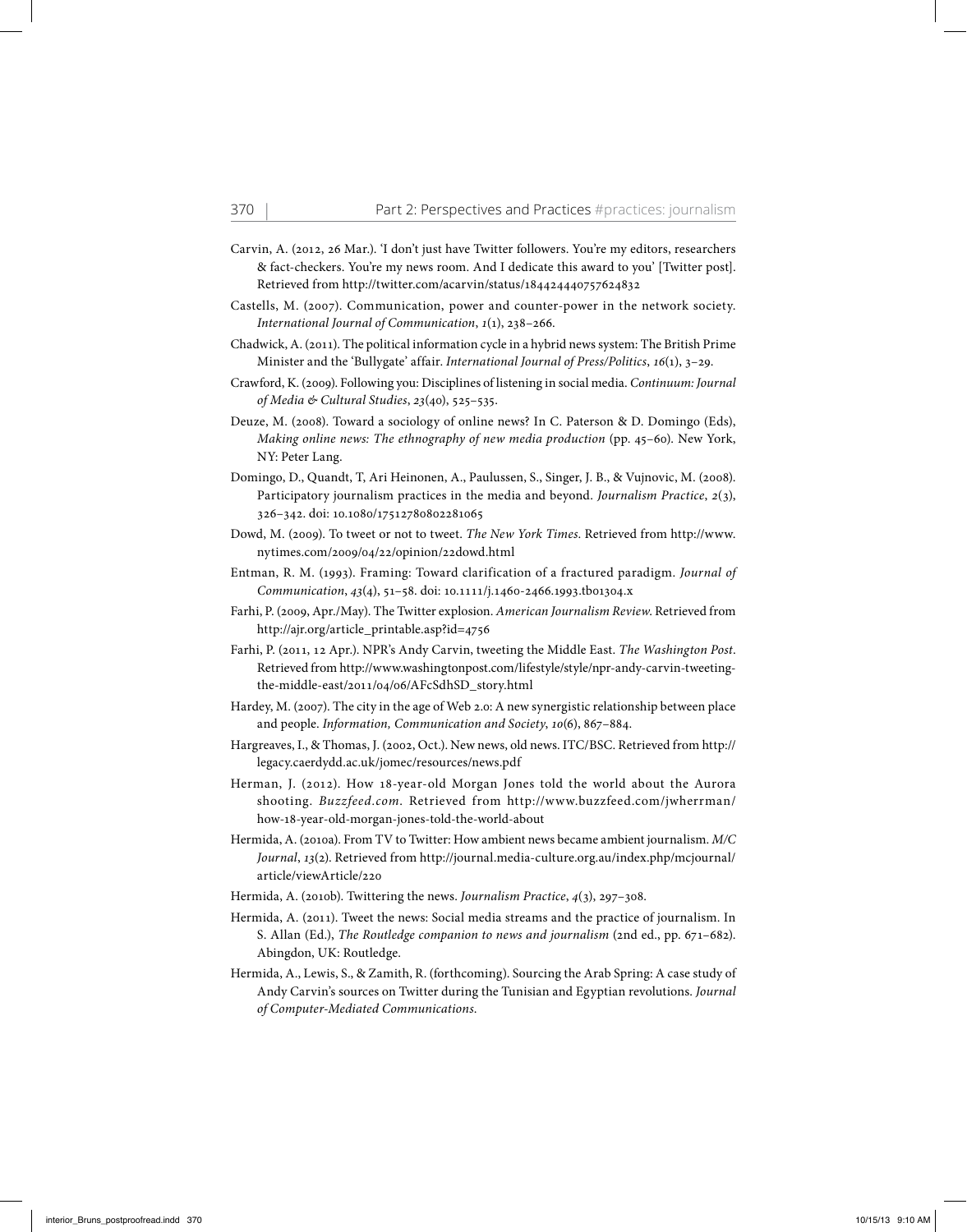- Integ3r. (2012, 20 July). Comprehensive timeline: Aurora massacre. Retrieved from http://www. reddit.com/r/news/comments/wv8t1/comprehensive\_timeline\_aurora\_massacre/
- Jones, M. (n.d.). About. *Facebook.com*. Retrieved from https://www.facebook.com/integ3rpublic/ info
- Kalantzis, M., & Cope, B. (2011). The work of writing in the age of its digital reproducibility. In S. S. Abrams & J. Rowsell (Eds.), *Rethinking identity and literacy education in the* 21*st century* (pp. 40–87). New York, NY: Teachers College Press.
- Lankshear, C., & Knobel, M. (2007). Sampling 'the new' in new literacies. In M. Knobel & C. Lankshear (Eds.), *A new literacies sampler* (pp. 1–24). New York, NY: Peter Lang.
- Lankshear, C., & Knobel, M. (2011). *New literacies: Everyday practices and social learning* (3rd ed.). Maidenhead, UK: Open University Press.
- Lasorsa, D. (2012). Transparency and other journalistic norms on Twitter. *Journalism Studies*, 13(3), 402–417. doi:10.1080/1461670X.2012.657909
- Lasorsa, D., Lewis, S., & Holton, A. (2012). Normalizing Twitter: Journalism practice in an emerging communication space. *Journalism Studies*, 13(1), 19–36. doi: 10.1080/1461670X.2011.571825
- Lotan, G., Graeff, E., Ananny, M., Gaffney, D., Pearce, I., & boyd, d. (2011). The revolutions were tweeted: Information flows during the 2011 Tunisian and Egyptian revolutions. *International Journal of Communication*, 5, 1375–1405.
- Mead, W. R. (2012, 23 Sep.). Americans turn on MSM: What does it mean? *Via Meadia*. *The American Interest*. Retrieved from http://blogs.the-american-interest.com/wrm/2012/09/23/ americans-turn-on-msm-what-does-it-mean/
- Meraz, S., & Papacharissi, Z. (2013). Networked gatekeeping and networked framing on #egypt. *International Journal of the Press and Politics,* 18(2), 138–166. doi:10.1177/194016121247447
- Messner, M., Linke, M., & Eford, A. (2012). Shoveling tweets: An analysis of the microblogging engagement of traditional news organizations. #*ISOJ: The Official Research Journal of the International Symposium on Online Journalism*, 2(1), 76–90. Retrieved from http://online. journalism.utexas.edu/ebook.php
- Newman, N. (2009). The rise of social media and its impact on mainstream journalism. Reuters Institute for the Study of Journalism Working Paper. Oxford, UK: University of Oxford. Retrieved from http://thomsonreuters.com/content/news\_ideas/white\_papers/media/487784
- Oriella PR Network. (2011). The state of journalism in 2011. Retrieved from http://www.orielladigitaljournalism.com
- Papacharissi, Z., & de Fatima Oliveira, M. (2012). Affective news and networked publics: The rhythms of news storytelling on #Egypt. *Journal of Communication*, 62(2), 266–282. doi:10.1111/j.1460-2466.2012.01630.x
- Postman, N. (1992). *Technopoly: The surrender of culture to technology*. New York, NY: Vintage Books.
- Prinsloo, M. (2005). The new literacies as placed resources. *Perspectives in Education*, 23(4), 87–98. Retrieved from http://web.uct.ac.za/depts/educate/download/05thenewliteracies.pdf
- Robinson, S. (2007). 'Someone's gotta be in control here': The institutionalization of online news and the creation of a shared journalistic authority. *Journalism Practice*, 1(3), 305–321. doi: 10.1080/17512780701504856